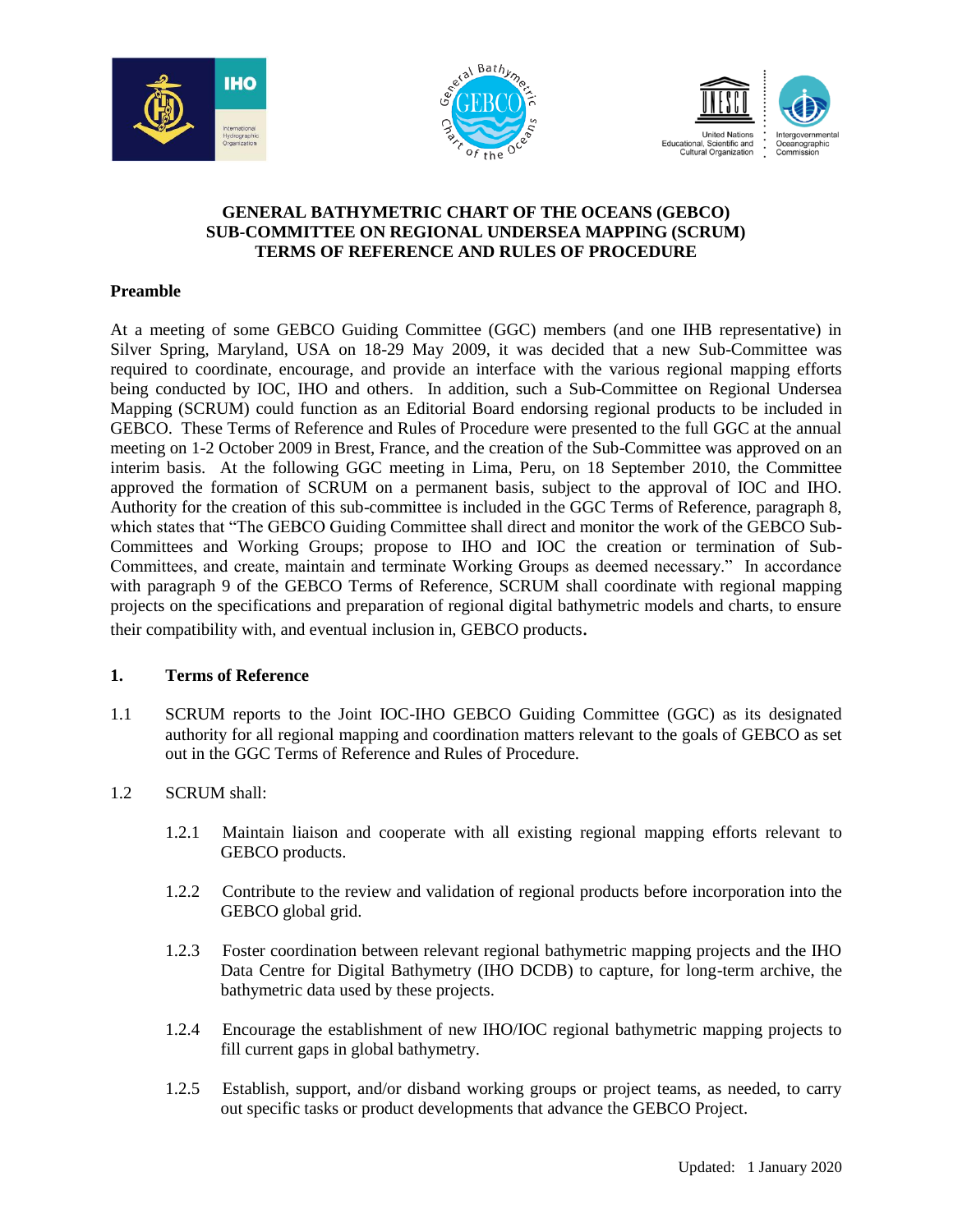





1.2.6 Work closely with other GEBCO Sub-Committees and subordinate bodies of the IHO and IOC on matters of common interest.

# **2. Rules of Procedure**

 $\overline{a}$ 

- 2.1 Membership of the Sub-Committee is covered by the following rules:
	- 2.1.1 Members of SCRUM are experts in their own right acting exclusively for the benefit of the Joint IHO-IOC GEBCO Project<sup>1</sup>.
	- 2.1.2 The Sub-Committee shall normally consist of a Chair and Vice-Chair and a number of additional members including representatives of relevant regional bathymetric mapping projects as well as regional bathymetric experts. Any member of the GEBCO community interested in participating is eligible to become an active member of the committee at the discretion of the Chair.
	- 2.1.3 Members are expected to participate in the committee's work in a meaningful way. This can include, but is not limited to, attendance at in-person or virtual meetings, active and substantive email correspondence, or meaningful contribution to a GEBCO activity or working group. After a non-participation period of a member exceeding 2 years, the member's status is changed to a non-voting inactive member, and the Chair may approach them about withdrawing his/her membership.
- 2.2 The Chair and the Vice-Chair shall be elected by active Sub-Committee members. Their nominations are subject to endorsement by the GGC.
- 2.3 The Chair and Vice-Chair are elected for a three-year period, (under the limit of three consecutive terms). Information relative to the remaining duration of the terms of the Chair and the Vice-Chair should be provided at each annual meeting, in order for new candidates to put their names forward.
- 2.4 The Chair or, in his/her absence, the Vice-Chair shall conduct the business of the Sub-Committee. Meetings will usually be held every year, ideally before the GGC meeting. In the intervening period the Sub-Committee shall conduct its business via all appropriate media. If the Chair is unable to carry out the duties of the office, the Vice-Chair shall assume the Chair with the same powers and duties.
- 2.5 Individuals who can provide a relevant and constructive contribution to the work of the Sub-Committee may attend meetings as Scientific Advisors with observer status, at the invitation of the Chair or Vice-Chair.
- 2.6 Entities and organisations that can provide a relevant and constructive contribution to the work of the Sub-Committee may be represented at meetings as Expert Contributors with observer status at the invitation of the Chair or Vice-Chair.

 $^{\rm 1}$  So far as IOC is concerned, the Sub-Committee is classed as a Joint Group of Experts under the IOC Guidelines for subsidiary *bodies.*